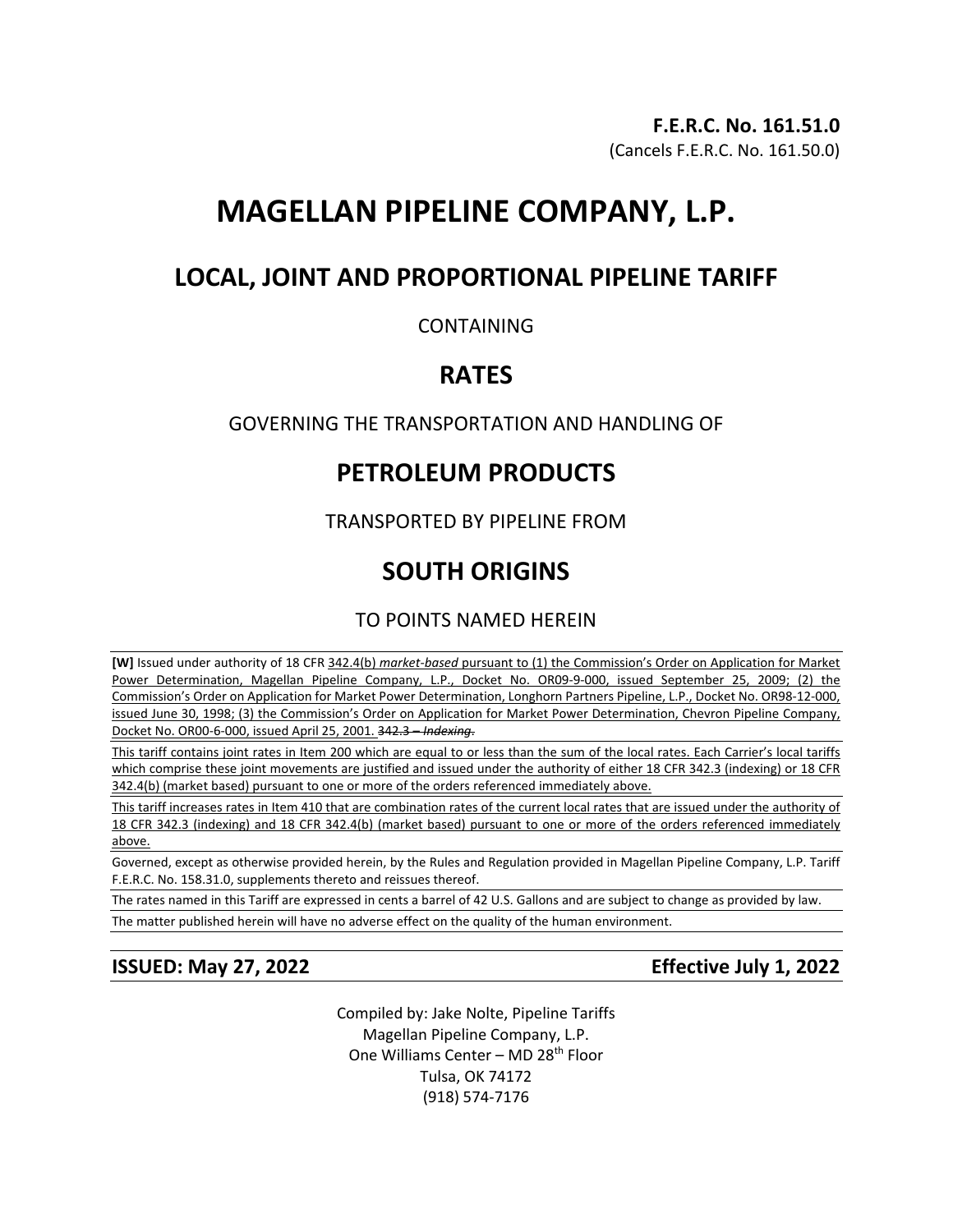## **Local, Joint, and Proportional Rates**

*Rates in Cents per Barrel All rates are for pipeline transportation only. Rates in all items apply on all Petroleum Products unless otherwise noted.* 

| <b>Local Rates</b><br>[U] Unchanged. All rates in this item are unchanged, unless otherwise noted. |                    |                                                         |              |  |
|----------------------------------------------------------------------------------------------------|--------------------|---------------------------------------------------------|--------------|--|
| Item<br>No.                                                                                        | <b>From</b>        | То                                                      | Rate         |  |
|                                                                                                    | Houston TX         | Tulsa, OK<br>(MPL Central System Interconnecting Point) | $[1]$ 244.29 |  |
| 100                                                                                                | (East Houston, TX) | Duncan, OK                                              | 249.07       |  |
|                                                                                                    | Galena Park, TX    | (MPL Central System Interconnecting Point)              |              |  |
|                                                                                                    | Pasadena-MVP, TX)  | North Little Rock (MPL), AR                             | 336.82       |  |
|                                                                                                    |                    | North Little Rock (Others), AR                          | 349.07       |  |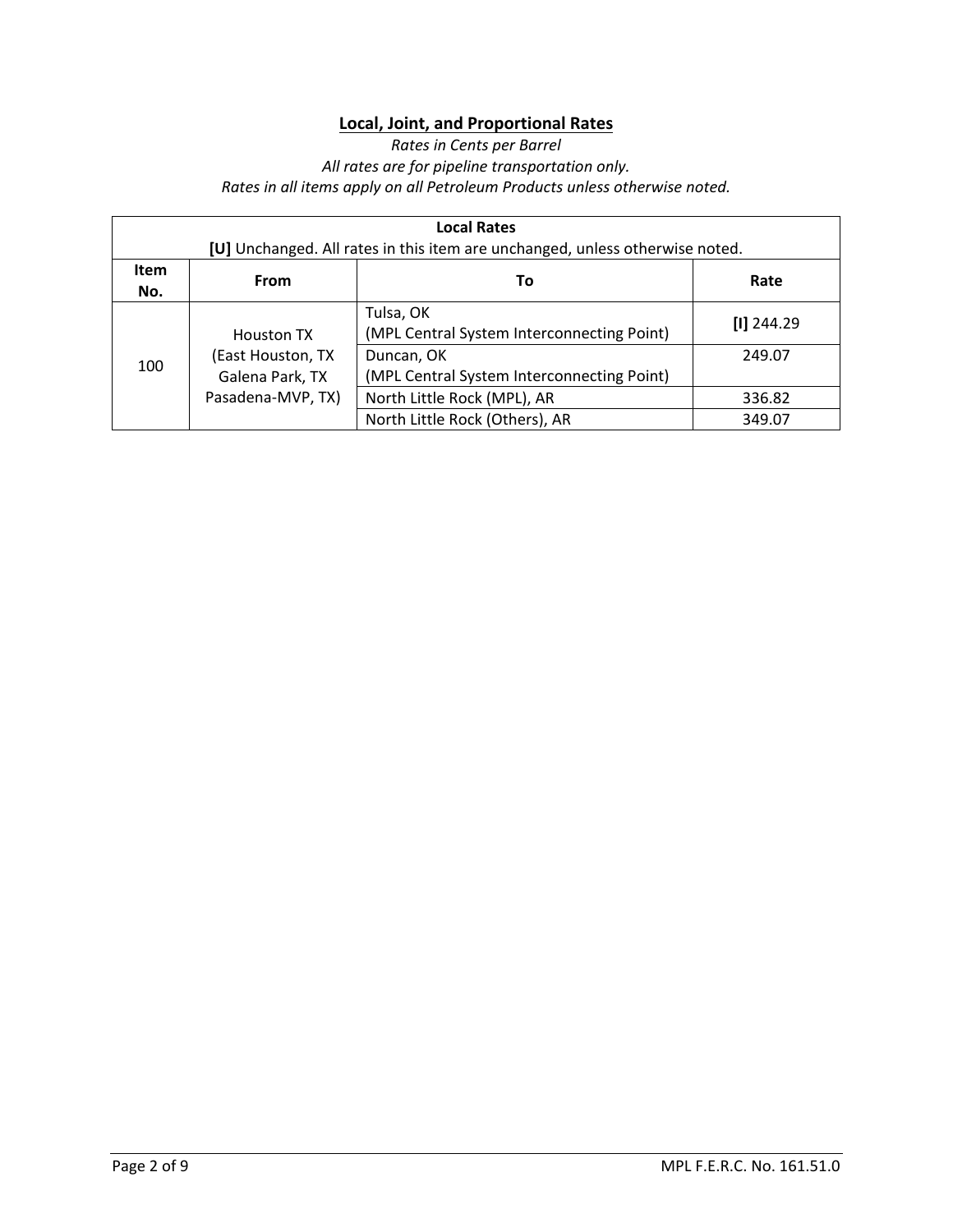|             | <b>Local and Joint Rates</b>                                                 |              |                                                         |                       |            |                         |  |
|-------------|------------------------------------------------------------------------------|--------------|---------------------------------------------------------|-----------------------|------------|-------------------------|--|
|             | [U] Unchanged. All rates in this item are unchanged, unless otherwise noted. |              |                                                         |                       |            |                         |  |
|             |                                                                              |              |                                                         | <b>From</b>           |            |                         |  |
| Item<br>No. | To                                                                           | Ardmore, OK  | Oklahoma<br>Central<br>(Ponca City,<br>OK<br>Tulsa, OK) | Wynnewood<br>Jct., OK | Duncan, OK | McPherson,<br><b>KS</b> |  |
|             | Albuquerque Station,<br><b>NM</b>                                            | $[1]$ 679.99 | 707.00                                                  | 651.31                | 644.93     | 725.57                  |  |
|             | Belen Station, NM                                                            | [1] 665.25   | 692.26                                                  | 636.57                | 630.21     | 710.82                  |  |
|             | Dallas-Motiva, TX                                                            | $[1]$ 259.46 | 286.51                                                  | 230.78                | 224.42     | 305.05                  |  |
|             | Dallas (Singleton), TX                                                       | $[1]$ 259.46 | 286.51                                                  | 230.78                | 224.42     | 305.05                  |  |
|             | El Paso (MPL), TX                                                            | $[1]$ 473.02 | 500.03                                                  | 444.34                | 437.95     | 518.58                  |  |
|             | El Paso (SFPP-Kinder<br>Morgan Pipe Line)                                    | $[1]$ 473.02 | 500.03                                                  | 444.34                | 437.95     | 518.58                  |  |
| 200         | El Paso (PMI-Frontera<br>Juarez Pipeline), TX                                | $[1]$ 473.02 | 500.03                                                  | 444.34                | 437.95     | 518.58                  |  |
|             | Frost, TX                                                                    | $[1]$ 272.04 | 302.80                                                  | 243.36                | 221.77     | 302.39                  |  |
|             | Hearne, TX                                                                   | $[1]$ 310.52 | 337.56                                                  | 281.84                | 275.48     | 356.11                  |  |
|             | Midland, TX                                                                  |              | 484.12                                                  |                       |            |                         |  |
|             | Odessa, TX                                                                   | $[1]$ 472.02 | 499.03                                                  | 443.34                | 422.04     | 502.67                  |  |
|             | Reagan, TX                                                                   | $[1]$ 308.09 | 335.12                                                  | 279.41                | 273.06     | 353.69                  |  |
|             | Santa Teresa (UP Fuel<br>Depot), NM                                          | $[1]$ 495.91 | 522.92                                                  | 467.23                |            |                         |  |
|             | Tye (Abilene), TX                                                            | $[1]$ 410.69 | 437.69                                                  | 382.01                | 375.63     | 456.25                  |  |
|             | Waco-Motiva, TX                                                              | $[1]$ 305.64 | 332.68                                                  | 276.96                | 270.61     | 351.24                  |  |
|             | West Ft. Worth, TX                                                           | $[1]$ 263.57 | 294.29                                                  | 234.89                | 213.80     | 294.43                  |  |

### **Item 200 Notes:**

Local and Joint Rates in Item 200 apply on Petroleum Products, except from Oklahoma Central or McPherson, KS, where only Conventional Gasoline and Ultra Low Sulfur Diesel Fuel shall be shipped.

NOTE: The product movement route, defined in this Item, is a reversal of the normal product flow of the Carrier's South pipeline system and will only be made upon request by Shipper and upon Carrier's determination that such movement can operationally and efficiently be made to accommodate Shipper's request and is subject to both MPL's F.E.R.C. No. 157.30.0 and F.E.R.C No. 158.31.0, Rules and Regulations, as applicable.

Ardmore, OK is the joint route in Item 200 applicable to this tariff with participating Carrier of Valero Partners Wynnewood, LLC and routing of Valero at Ardmore, OK Origin interconnect with MPL at Wynnewood Jct., OK thence to destination.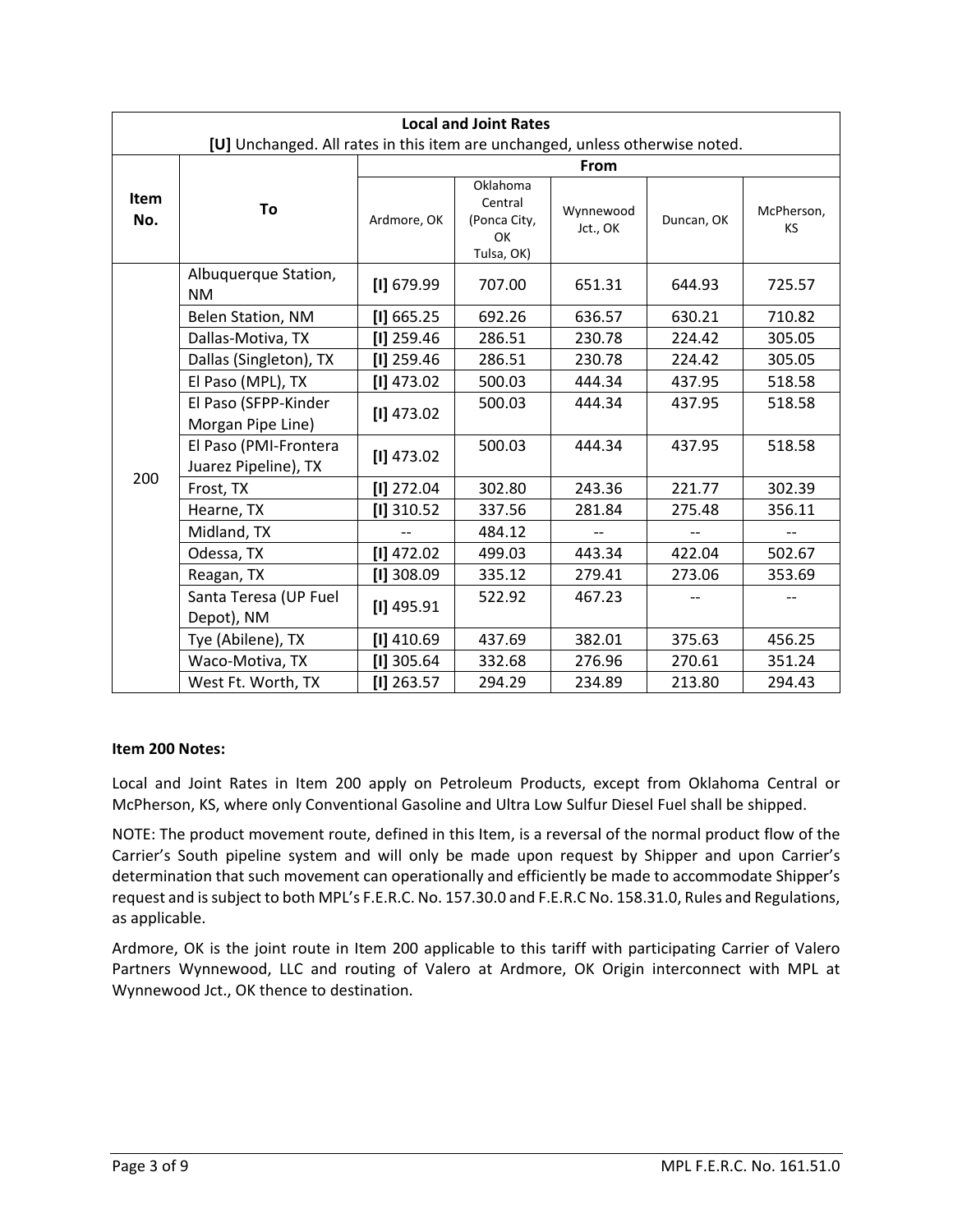| <b>Local Rates</b><br>[I] Increase. All rates in this item are increased. |                                     |                                                                                   |        |  |  |
|---------------------------------------------------------------------------|-------------------------------------|-----------------------------------------------------------------------------------|--------|--|--|
| <b>Item</b><br>No.                                                        | <b>From</b>                         | Τo                                                                                | Rate   |  |  |
|                                                                           |                                     | MPL El Paso Jct. (formerly Plains Pipeline, L.P.)<br>El Paso, TX (El Paso County) | 463.09 |  |  |
| 300                                                                       | East Houston, TX<br>Galena Park, TX | SFPP, LP (Kinder Morgan Pipe Line)<br>El Paso, TX (El Paso County)                | 463.09 |  |  |
|                                                                           | Pasadena-MVP, TX                    | Frontera Juarez Pipeline (PMI)<br>El Paso, TX (El Paso County)                    | 463.09 |  |  |
|                                                                           |                                     | Santa Teresa (UP Fuel Depot), NM                                                  | 482.28 |  |  |

| <b>Local Rates</b><br>[I] Increase. All rates in this item are increased. |                                     |                                                      |        |  |  |
|---------------------------------------------------------------------------|-------------------------------------|------------------------------------------------------|--------|--|--|
| Item<br>No.                                                               | Rate<br>From<br>Τo                  |                                                      |        |  |  |
|                                                                           | East Houston, TX                    | <b>Belen Station</b><br>Valencia County, New Mexico  | 692.54 |  |  |
| 310                                                                       | Galena Park, TX<br>Pasadena-MVP, TX | Albuquerque Station<br>Bernalillo County, New Mexico | 720.54 |  |  |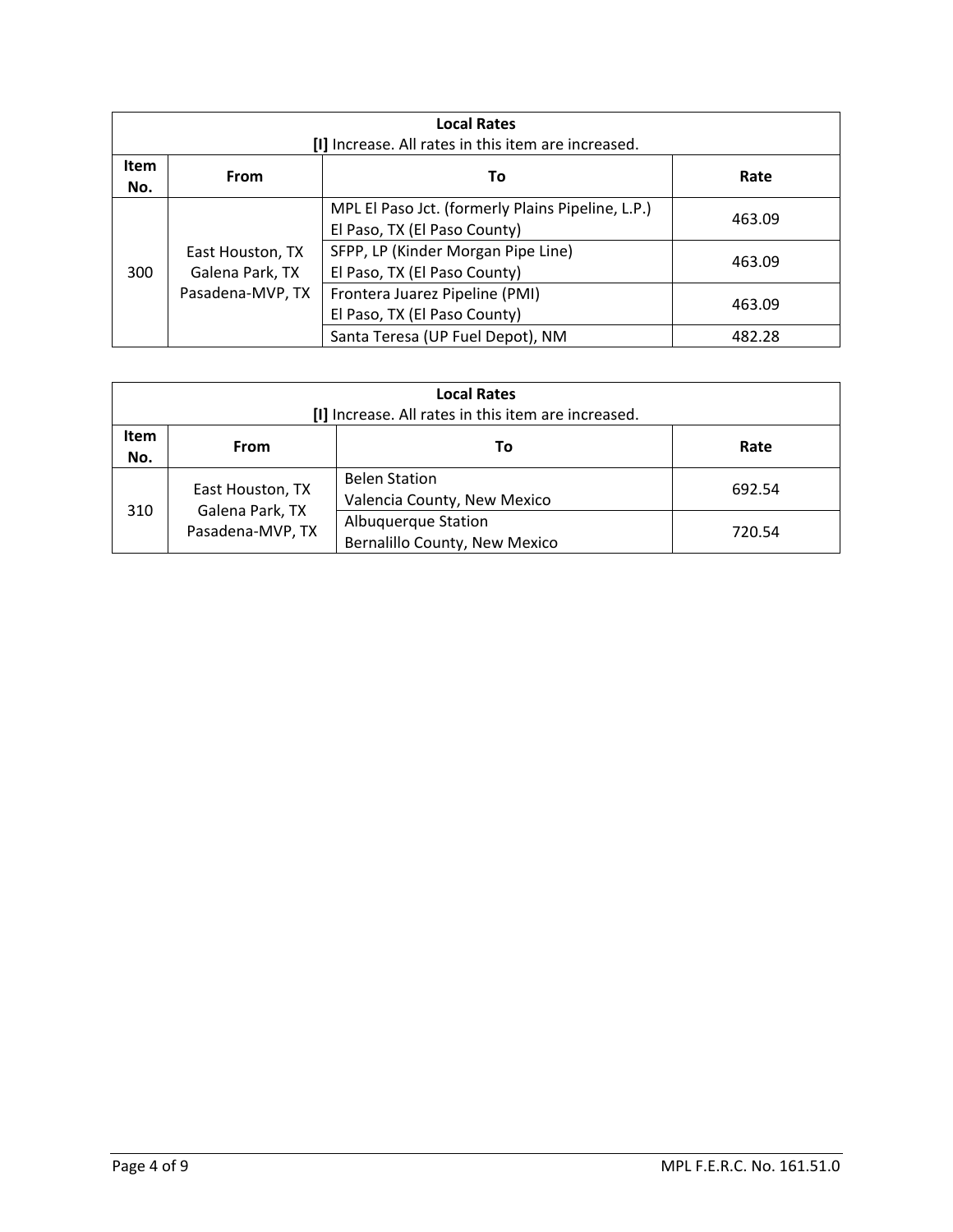|                    | <b>Local Rates</b><br>[I] Increase. All rates in this item are increased.              |                                                      |        |  |  |  |
|--------------------|----------------------------------------------------------------------------------------|------------------------------------------------------|--------|--|--|--|
| <b>Item</b><br>No. | <b>From</b>                                                                            | То                                                   | Rate   |  |  |  |
|                    | El Paso<br>El Paso County, TX                                                          | <b>Belen Station</b><br>Valencia County, New Mexico  | 229.45 |  |  |  |
| 320                | (Marathon-El Paso Refinery<br>or HEP El Paso via El Paso<br>Station and El Paso (MPL)) | Albuquerque Station<br>Bernalillo County, New Mexico | 257.45 |  |  |  |

### **Item 320 Notes:**

Exception to MPL's F.E.R.C. No. 158.31.0, Item 28-Transmix Handling and Item 30-Volume Corrections and Tender Deduction – Section B: Petroleum Product quantities transported under this Item 320 herein will only be governed by Section C of F.E.R.C. No. 158.31.0.

Exception to MPL's F.E.R.C. No. 158.31.0 Item 95-Minimum Shipment: A shipment of 5,000 Barrels or more of Petroleum Products of the same required specification shall be accepted for transportation under this Item 320.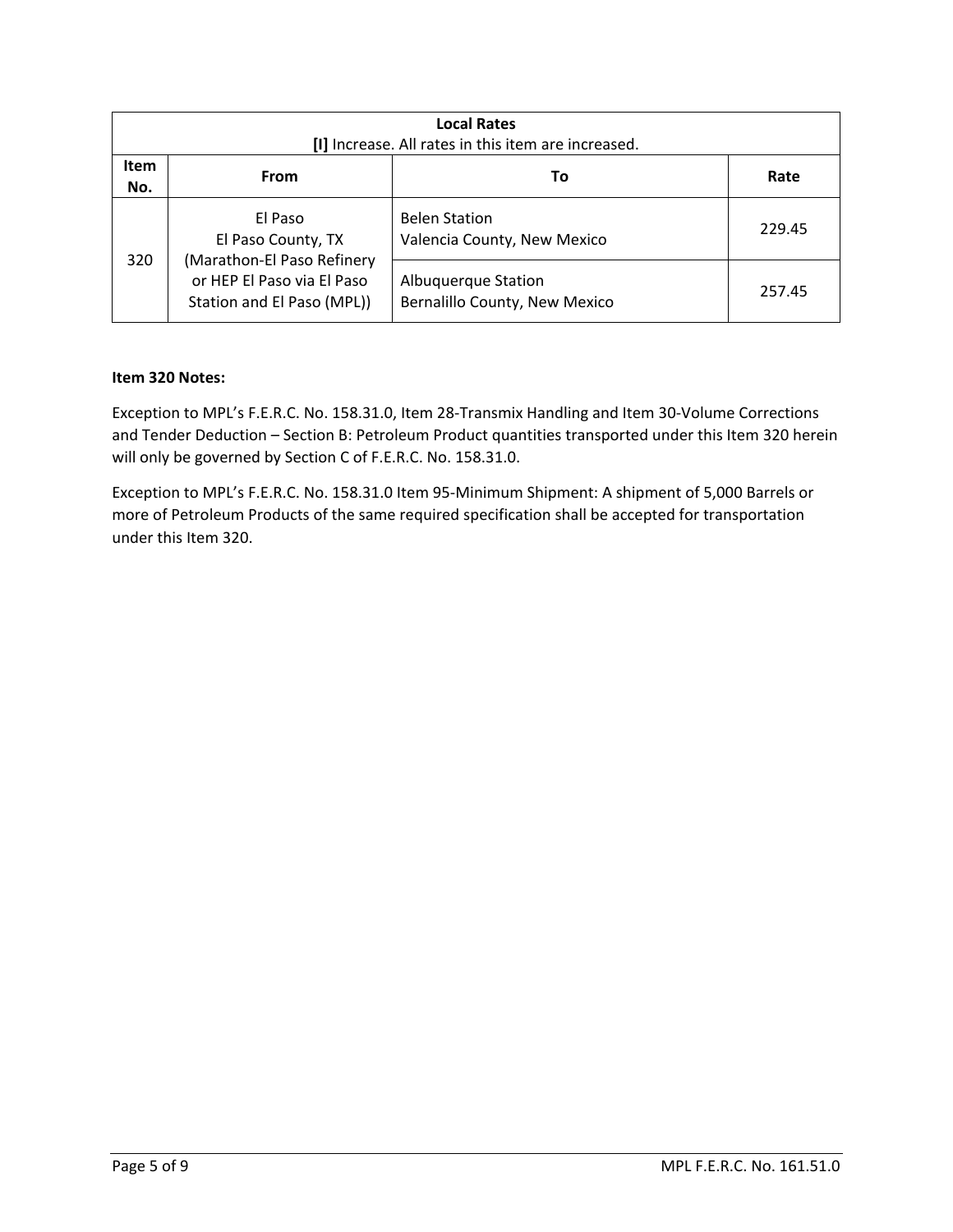| <b>Local Rates</b><br>[U] Unchanged. All rates in this item are unchanged. |                                                                                                          |                                                                    |       |  |  |
|----------------------------------------------------------------------------|----------------------------------------------------------------------------------------------------------|--------------------------------------------------------------------|-------|--|--|
| <b>Item</b><br>No.                                                         | <b>From</b>                                                                                              | Τo                                                                 | Rate  |  |  |
| 340                                                                        | El Paso<br>El Paso County, TX<br>(Marathon-El Paso Refinery or HEP<br>El Paso via El Paso Station and El | SFPP, LP (Kinder Morgan Pipe Line)<br>El Paso, TX (El Paso County) | 67.19 |  |  |
|                                                                            |                                                                                                          | Santa Teresa (UP Fuel Depot), NM                                   | 70.41 |  |  |
|                                                                            |                                                                                                          | Frontera Juarez Pipeline (PMI)<br>El Paso, TX (El Paso County) (a) | 67.19 |  |  |
|                                                                            | Paso (MPL))                                                                                              | El Paso (MPL), TX (El Paso County)                                 | 39.68 |  |  |

| <b>Local Rates</b><br>[U] Unchanged. All rates in this item are unchanged. |                           |                                                                    |       |  |  |  |
|----------------------------------------------------------------------------|---------------------------|--------------------------------------------------------------------|-------|--|--|--|
| Item<br>No.                                                                | Rate<br><b>From</b><br>Τo |                                                                    |       |  |  |  |
| 350                                                                        | El Paso (MPL), TX         | SFPP, LP (Kinder Morgan Pipe Line)<br>El Paso, TX (El Paso County) | 31.69 |  |  |  |
|                                                                            |                           | Santa Teresa (UP Fuel Depot), NM                                   | 18.05 |  |  |  |
|                                                                            |                           | Frontera Juarez Pipeline (PMI)<br>El Paso, TX (El Paso County) (a) | 31.69 |  |  |  |

| <b>Local Rates</b> |             |                                                      |        |  |
|--------------------|-------------|------------------------------------------------------|--------|--|
|                    |             | Rates in Item 360 apply on Diesel Fuel Only.         |        |  |
|                    |             | [U] Unchanged. All rates in this item are unchanged. |        |  |
| <b>Item</b>        | To<br>From  |                                                      | Rate   |  |
| No.                |             |                                                      |        |  |
|                    |             | Odessa, TX                                           | 407.99 |  |
| 360                | El Paso, TX | Tye (Abilene), TX                                    | 441.27 |  |

### **Item 360 Notes:**

The product movement routes, defined in this Item 360, are a reversal of the normal product flow of the Carrier's South pipeline system and will only be made upon request by Shipper and upon Carrier's determination that such movement can operationally and efficiently be made to accommodate Shipper's request.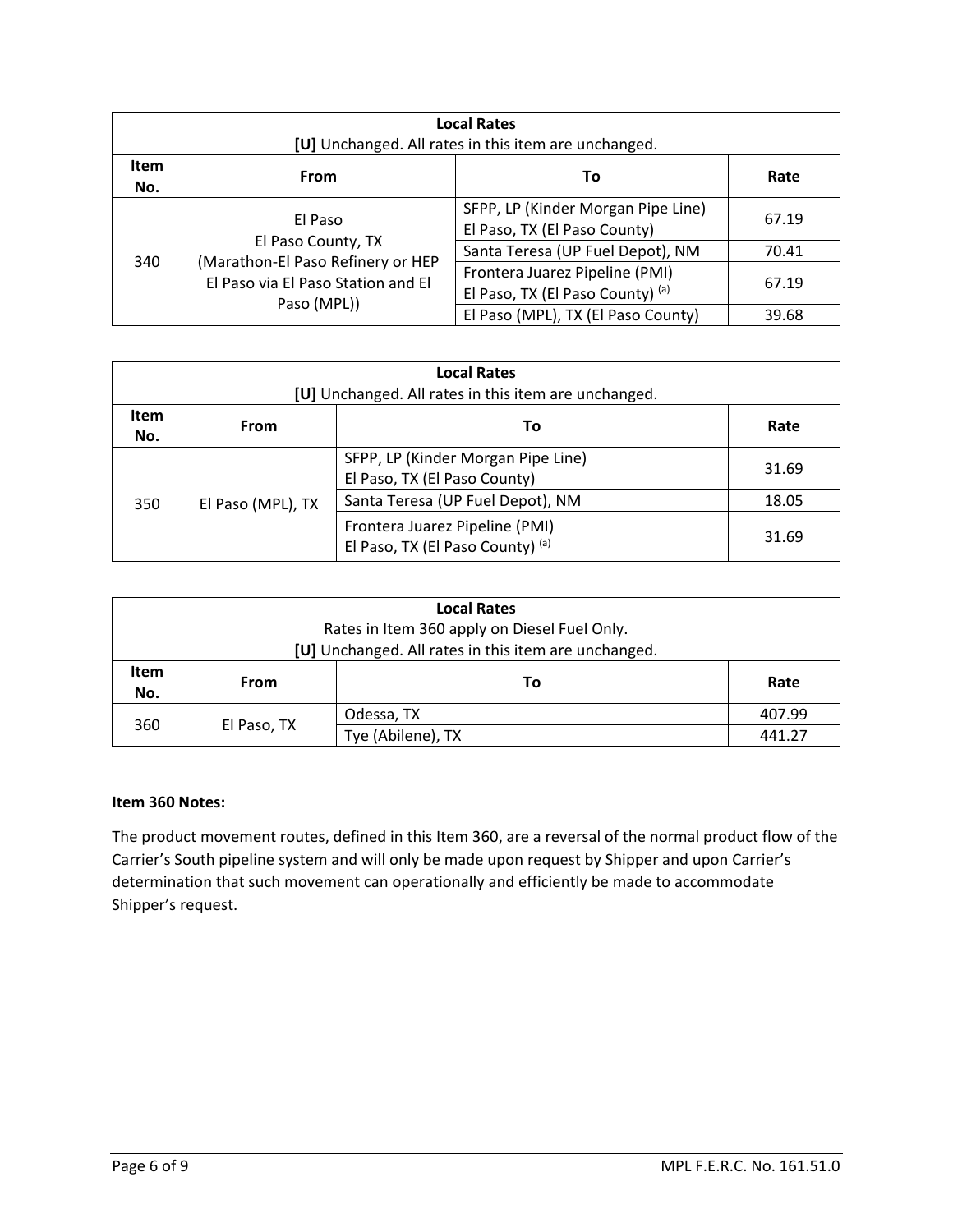| <b>Proportional Application of Rates</b> |                    |                                                                                                   |       |  |
|------------------------------------------|--------------------|---------------------------------------------------------------------------------------------------|-------|--|
|                                          |                    | Rates named in this Item are applicable on shipments to destination named herein on shipments for |       |  |
|                                          |                    | subsequent interstate transportation beyond by pipeline, subject to the rules and regulations in  |       |  |
|                                          |                    | MPL's F.E.R.C. No. 158.31.0, Supplements thereto and reissues thereof.                            |       |  |
|                                          |                    | [U] Unchanged. All rates in this item are unchanged.                                              |       |  |
| <b>Item</b>                              | From               | Тο                                                                                                | Rate  |  |
| No.                                      |                    |                                                                                                   |       |  |
|                                          |                    | Pasadena, TX                                                                                      | 32.93 |  |
| 400                                      | Texas City, TX     | (Harris County)                                                                                   |       |  |
|                                          | (Galveston County) | MTH Pasadena, TX Jct.                                                                             | 36.33 |  |
|                                          |                    | (Harris County)                                                                                   |       |  |

### **Item 400 Notes:**

Exception to MPL's F.E.R.C. No. 158.31.0, Item 28-Transmix Handling and Item 30-Volume Corrections and Tender Deductions – Section B: Petroleum Product quantities transported will be adjusted to allow for inherent losses, including but not limited to shrinkage, evaporation, interface losses and other losses. Shipper shall bear actual loss allowances and any transmix for said movements. The pipeline loss adjustment will be made on the basis of total quantities transported.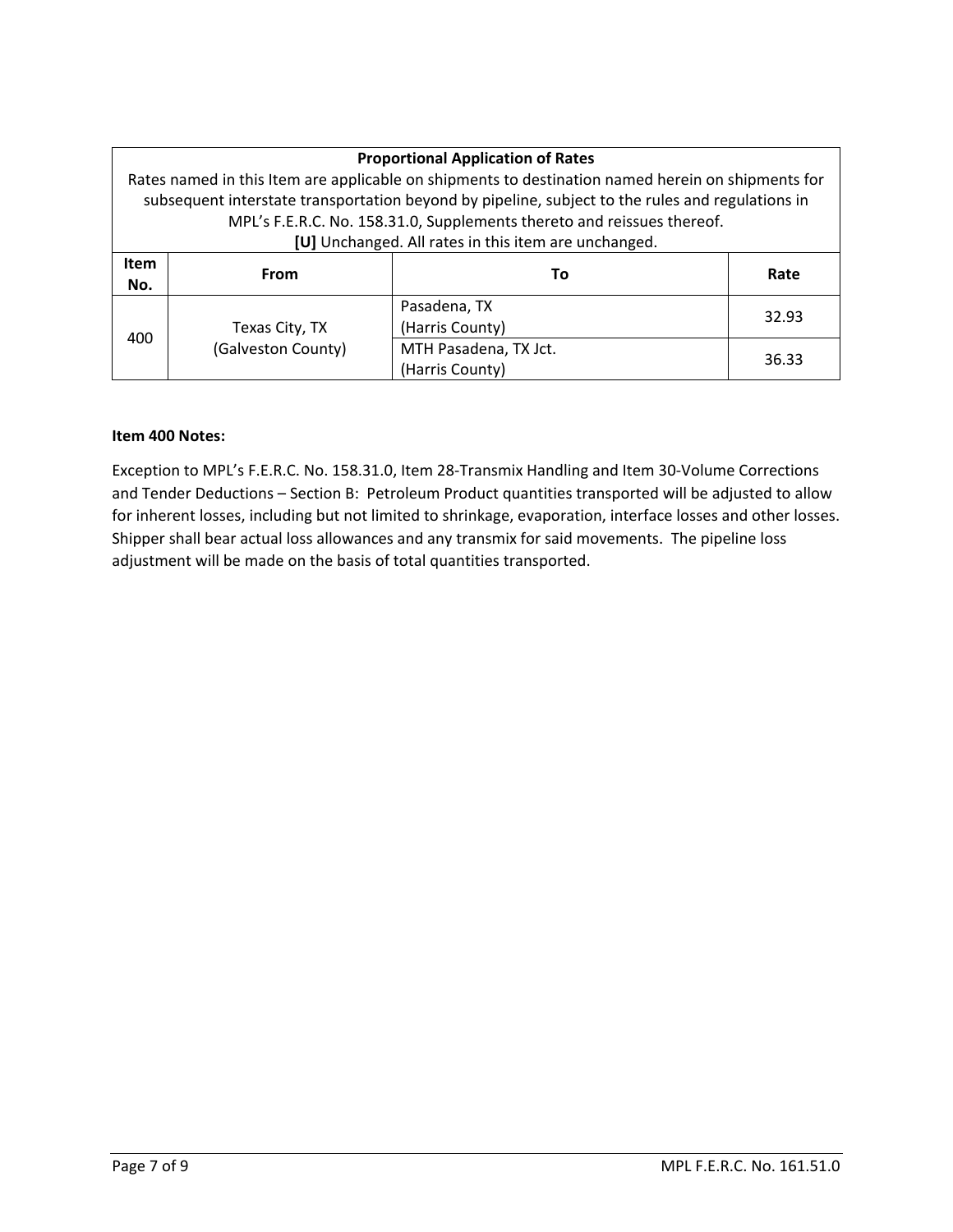| <b>Local Rates</b> |                                      |                                                         |        |
|--------------------|--------------------------------------|---------------------------------------------------------|--------|
|                    |                                      | [I] Increase. All rates in this item are increased.     |        |
| <b>Item</b><br>No. | From                                 | To                                                      | Rate   |
|                    |                                      | Tulsa, OK<br>(MPL Central System Interconnecting Point) | 277.22 |
|                    |                                      | North Little Rock (MPL), AR                             | 369.75 |
|                    |                                      | North Little Rock (Others), AR                          | 382.00 |
|                    | Texas City, TX<br>(Galveston County) | MPL El Paso Jct.                                        |        |
|                    |                                      | (formerly Plains Pipeline, L.P.)                        | 496.02 |
|                    |                                      | El Paso, TX (El Paso County)                            |        |
| 410                |                                      | SFPP, LP (Kinder Morgan Pipe Line)                      | 496.02 |
|                    |                                      | El Paso, TX (El Paso County)                            |        |
|                    |                                      | Frontera Juarez Pipeline (PMI)                          | 496.02 |
|                    |                                      | El Paso, TX (El Paso County) (a)                        |        |
|                    |                                      | Santa Teresa (UP Fuel Depot), NM                        | 515.21 |
|                    |                                      | <b>Belen Station</b>                                    |        |
|                    |                                      | Valencia County, New Mexico                             | 725.47 |
|                    |                                      | Albuquerque Station                                     |        |
|                    |                                      | Bernalillo County, New Mexico                           | 753.47 |

| <b>Local Rates</b> |                                                            |                                        |             |  |
|--------------------|------------------------------------------------------------|----------------------------------------|-------------|--|
| Item<br>No.        | <b>From</b>                                                | To                                     | Rate        |  |
| 450                | Pasadena Jct., TX<br>Pasadena - MVP, TX<br>(Harris County) | Galena Park Jct, TX<br>(Harris County) | $[U]$ 27.39 |  |

| <b>Local Rates</b> |                            |                                                                    |              |  |
|--------------------|----------------------------|--------------------------------------------------------------------|--------------|--|
| <b>Item</b><br>No. | From                       | Τo                                                                 | Rate         |  |
| 460                | <b>Stanton Station, TX</b> | SFPP, LP (Kinder Morgan Pipe Line)<br>El Paso, TX (El Paso County) | $[U]$ 409.48 |  |
| 461                |                            | Albuquerque Station<br>Bernalillo County, New Mexico               | [1] 666.93   |  |